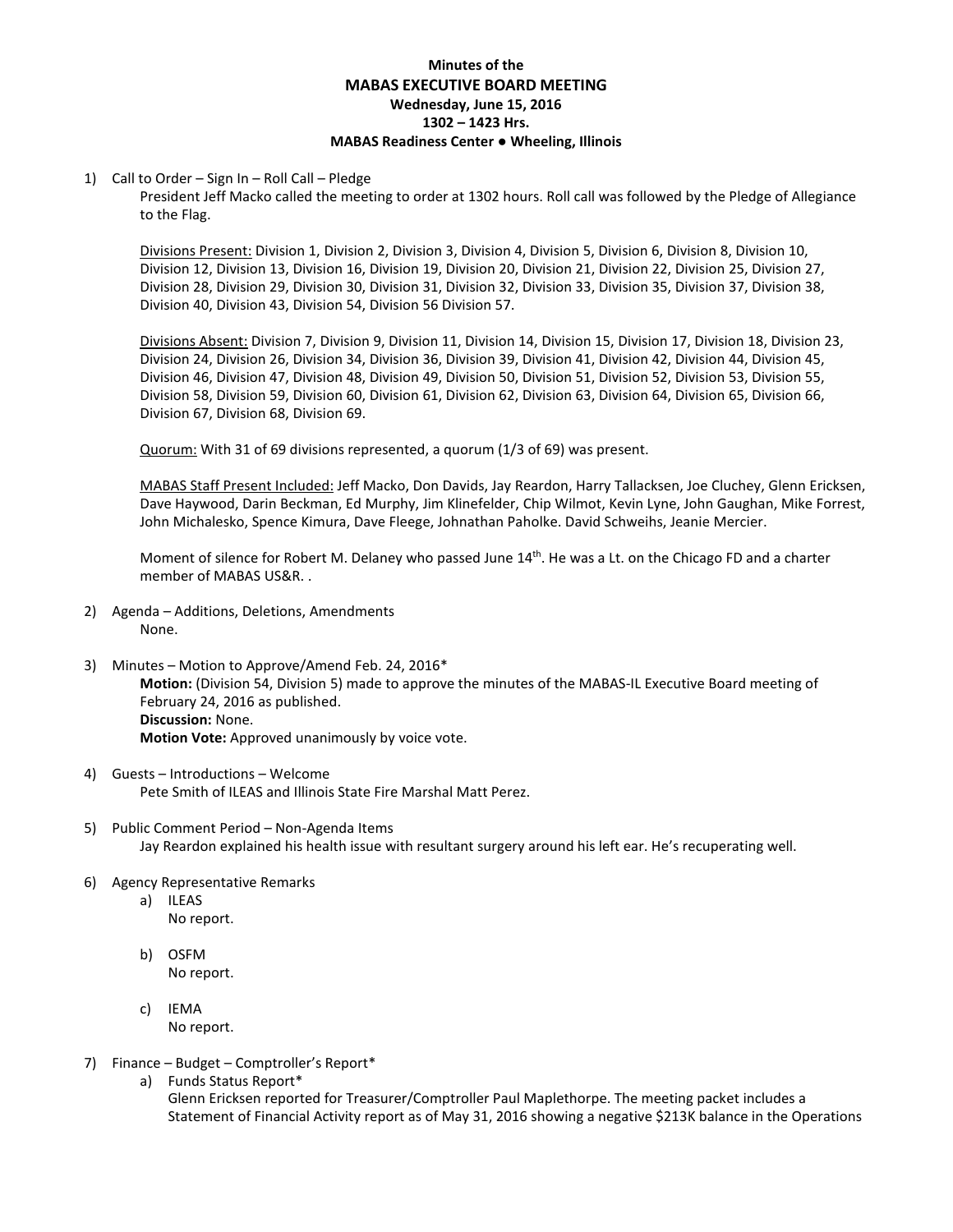Fund primarily due to the \$200K payment on the purchase of the MRC in February, and a positive balance of \$1,158K. in the Grant Management Account.

b) Dues Report 2015 & 2016\*

There's a printed report in the meeting packet showing the 2015 dues have all been received and the 2016 dues are just starting to be received. The second notice to divisions has gone out.

- c) Grant Matrix 2015 Grant Cycle\*
	- April 1, 2016 March 31, 2017

In meeting packet is the UASI & SHGP grants matrix showing where they stand. MABAS is currently still operating under the 2014 UASI grant but will begin with the 2015 UASI grant when the 2014 is closed out at the end of this month. The SHGP 2014 grant has been closed out and MABAS is currently in the 2015 grant cycle.

- d) 2016 Grant Cycle Proposed Attachment A's
	- April 1, 2017 March 31, 2018

The report is in the meeting packet. Glenn Ericksen reported grant requests are pretty much flat compared to last year with the goal being to mostly keep things maintained. IEMA is trying to stretch the time to end June 30, 2016, to match the mythical state budgets. Things are working well at this time but we expect mney flow to come to a halt as of July  $1<sup>st</sup>$ .

Jay Reardon reported the 2017 Federal budget as proposed by the outgoing administration provides almost draconian cuts to the Fire Act, the SAFER and the Homeland Security Preparedness grants. Illinois' current homeland security grants of \$16.6M is recommended to go down to about \$9M. 2016 grant requests submitted are based on the current income for IL state grants. MABAS has been going about three years without significant grants increase.

**MOTION:** (Division 22, Division 32) made to accept the financial reports. **DISCUSSION:** None.

**Motion Action:** Approved by unanimous voice vote.

- 8) Attorney & Legislation
	- a) MABAS License Plate Legislation Status 2016 HB5647 & SB2592

It was reported there's been no movement on this initiative. The Governor's position has been to not talk about revenues until the expenditures side has been addressed, so both chambers know our license plate subsidy initiative wouldn't make it beyond the Governor's desk. The issue isn't dead, but there's no hope for anything to happen soon.

#### b) MABAS Legislation Meetings

1) Transportation Coalition

Joe Cluchey, Dave Haywood and Jeff Macko met in Springfield with the Coalition to discuss funding issues. They met for  $1 - 1\frac{1}{2}$  hours when they'd been promised only 5 minutes. It was a positive meeting.

Jay Reardon reported there's to be an Illinois Constitutional Amendment proposed on the November ballot that would limit how "transportation" money is used so it couldn't be spent for things other than matters of transportation. This includes license plate revenues. It would disallow legislative and executive branch sweeps of those funds. Legislators have assured us we're still in the mix. It might be well if MABAS sits quietly right now to see how this develops.

2) Governor Rauner's Staff

MABAS had a good meeting with two of the Governor's Staffers who said they're right now not sure which is the best way for MABAS to go, but have assured us they will not allow MABAS & ILEAS capabilities to go away due to a lack of funding. Our people left with a positive feeling.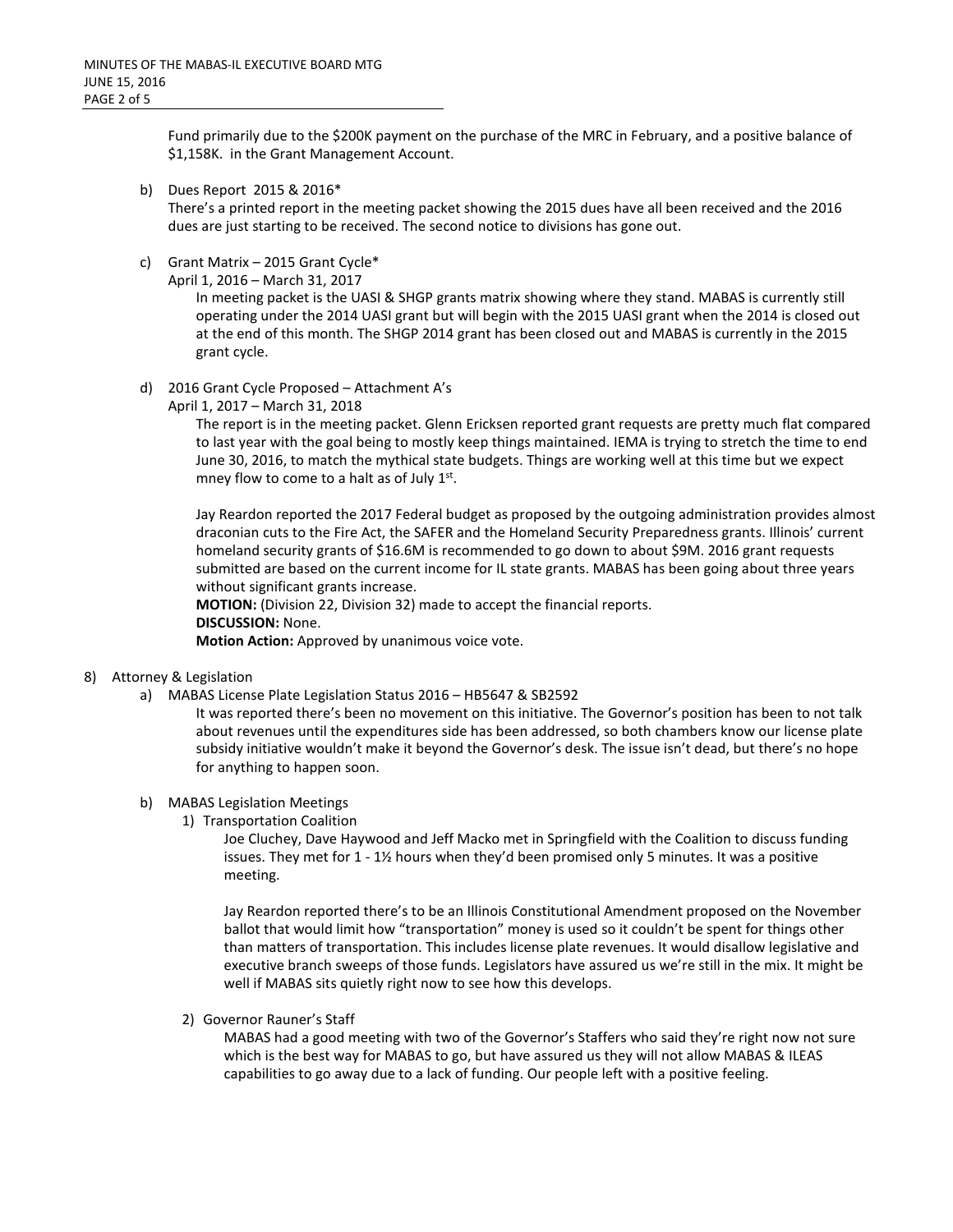## c) Budget Deadlock 2016 Status

- 1) HB6042 Federal Fund Matters
	- Rep. Moffitt (R-74)

MABAS had to go before legislators last year to get our Federal government grant money freed up. It's expected we'll have to go through that process again this year/fall. Federal pass-through grant dollars supposedly can't be withheld, but that money can't be dispensed until Illinois can appropriate it. We expect to have to go back to testify before two committees to get grant funds released.

- 2) Fire Prevention Fund OSFM Continuing Resolution
	- Rep. Nekritz (D-57)

The Fire Prevention Fund from OSFM has been the source of a \$125K grant to MABAS which has been used to pay for a lot of insurance costs. MABAS had to testify and in so doing followed the advice from Fire Marshal Matt Perez to not cause political crossfire, and the Governor did commit to signing and releasing the funds. We'll go through the process again later this year.

d) EMS Mutual Aid – Wisconsin & Illinois Departments of Public Health – EMS

Illinois/Wisconsin border communities continue to be concerned about providing EMS mutual aid across the state line since Wisconsin has not yet passed MAMA-C (Mid-America Mutual Aid Consortium) legislation. MABAS thus far hosted two meetings, resulting in an agreement that can be signed by both WI MABAS and IL MABAS. The dialog at the very productive meetings was all positive. Chiefs of EMS in IL and WI agreed in concept at the meetings. A rough draft of the agreement is in the meeting packet. Divisions are to read through the draft and send comments to the MRC. This is to be an item for action at the October Executive Board meeting. The finalized agreement may open the door for some other border states.

e) MABAS Contract Addendum Status Report – FEMA

A report is in the meeting packet, but Joe Cluchey provided updated figures. Just under 72% of members are 100% complete. An additional 7% have submitted nearly all required materials. The easiest way to submit outstanding documents is to scan them and email them to Kim Szlak. MABAS now wants all completed documents without having divisions hold them while waiting for the entire division. This initiative was started in July 2014 and needs to get finished as it's a FEMA requirement.

# 9) Policy Considerations

a) Freedom of Information Officer (FOIA)\* Act MABAS Policy – Consideration to Adopt The meeting packet includes the proposed MABAS-IL Policy/Procedure introduced at the Feb. 2016 Executive Board meeting. Attorney Shawn Flaherty explained adopting this Policy will put MABAS-IL & divisions in compliance with Open Meetings Act requirements. Jay Reardon explained that if a local agency has its own policy/procedure, the local policy trumps this statewide one. **Motion:** (Division 2, Division 21) made to adopt the proposed Policy A-02-06. **Discussion:** None.

**Motion Vote:** Approved by unanimous voice vote.

b) MABAS Dues Review Work Group\*

By policy, MABAS is supposed to review its dues structure every even numbered year. Triggered somewhat by a discussion with legislators about financial support for MABAS, Jeff Macko explained he wants to establish a Work Group made up of a cross-section of state member organizations to review the dues structure and come back with a proposal to the Elected Board. Volunteers should contact Jeff or Jay.

c) New MABAS Division Requests – Criteria and Parameters – Work Group

Jeff Macko explained he wants to establish another Work Group made up of a cross-section of state member agencies to put together criteria to guide the establishment of additional divisions, possibly leading to a set of parameters that could become a policy. Volunteers should contact Jeff or Jay.

- 10) Committee Matters and Reports
	- a) 2016 Committee Work Plan Requests Status Report\* The information is in the meeting packet.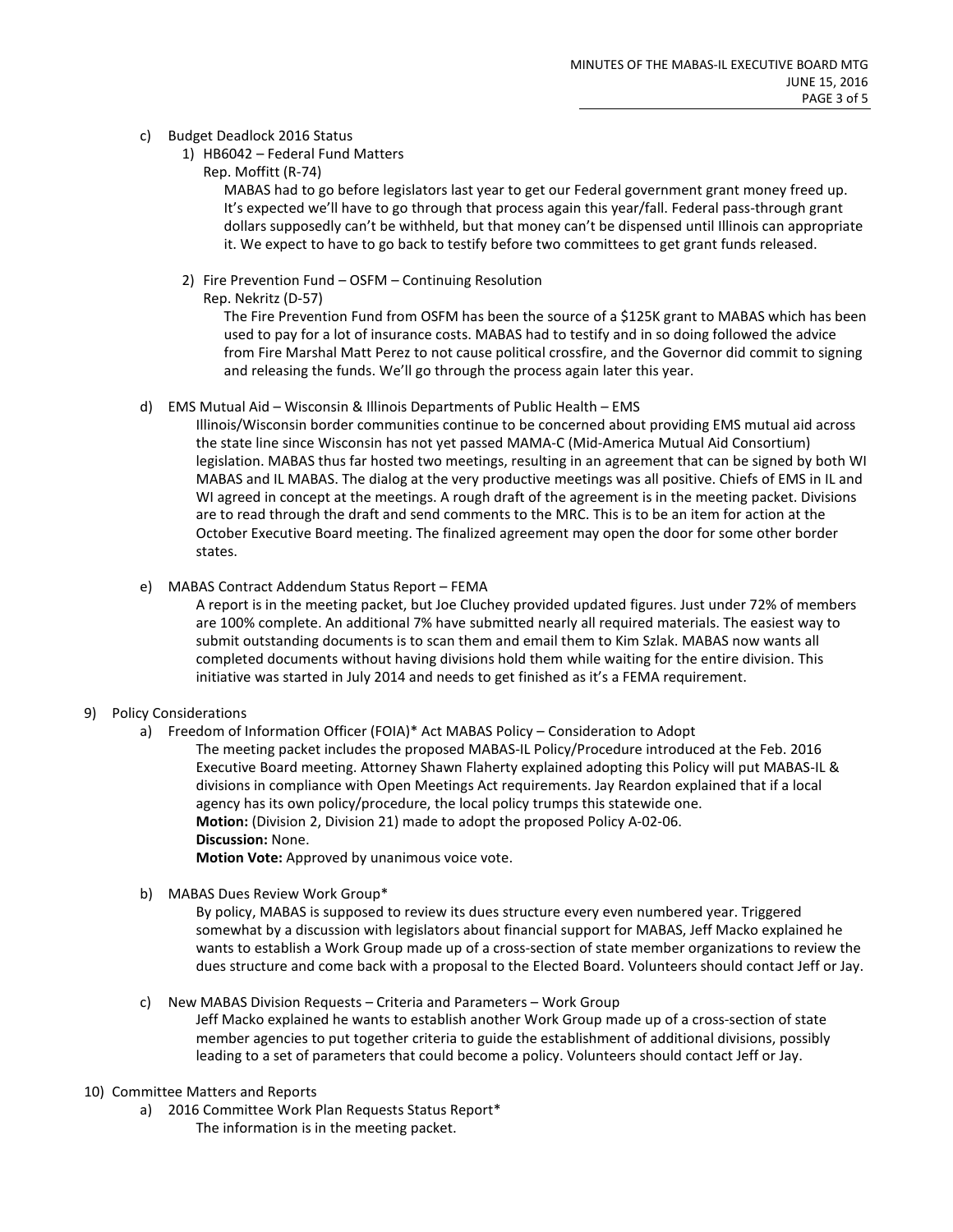## 11) CEO Report

- a) Tom Lovejoy Plans Branch Chief Retirement (6/10/16)
	- Tim Littlefield Selectee MABAS Plans Branch Chief\*

Tom Lovejoy retired last Friday after about six years with MABAS. Tom's position as MABAS Plans Branch Chief has been filled by AC Tim Littlefield, formerly of Algonquin-Lake in the Hills FPD. Tim's résumé is in the meeting packet.

b) 2016 US&R ORE & Triple "R" Exercises – Status Report

Joe Cluchey verbally provided an overview of the planned upcoming (next Monday) annual IL Task Force 1 Operational Readiness Exercise that's to run up to three days while dealing with "terrorist-based", nearsimultaneous events at four locations, ramping up from a local response to Illinois National Guard involvement at one of the locations. We'll be evaluating our ability to mobilize and work together vs. testing skills.

c) CCDHSEM – MABAS Swift Water Teams (2) Progress Report

Joe Cluchey explained Cook County had expressed an interest in developing swift-water teams and even provided funding to do so. We came up with a concept we could replicate in the future if we want and wrote FEMA typing standards to follow. Cook County Swift Water 1 (combined from Divisions 1, 3 and 24) and IL TF-1 Swift Water will be the two teams. Initial team and personal equipment has been purchased. Meetings have taken place. Classes have been held. Though based in Cook County, the teams should be able to go anywhere. Specifications for an equipment trailer are being developed.

- d) Federal Legislators Visit MABAS and MRC
	- 1) Senator Kirk's Staff (5-16-16)

She visited the MRC and was given a briefing on MABAS and also talked about areas of common interest and concern. The visit was a very positive experience.

- 2) Congressman Dold & Staff (5-31-16) The MRC also had a positive visit by Congressman Dold and his staff.
- 3) Last Friday Jay Reardon accepted an invitation as part of the Metro Chiefs Legislative Day to do a briefing for 13 Congressional Staffers for approximately. 10 min regarding federal proposed grant reductions.
- e) 2017 MABAS Training Summit
	- 1) 50% Reduction in Grant Funding

The 2017 MABAS Training Summit will be in Feb. We received all positive remarks about the 2016 arrangements and venue. But current grant funding has been reduced by almost 50% which means we can no longer afford to provide OT/BF for the event. The reduction mainly affects the Dispatch side of the summit. We figure that loss of funding may cause us to lose about 50% of the Dispatch attendees. Jay had the opportunity to explain to the IEMA Director the potential impact on the quality of dispatching services.

- 2) OT/BF Not Available (See above.)
- 3) Bloomington/Normal (Feb 5-10, 2017) The 2017 MABAS Training Summit will again be in Normal.
- f) Duo Dote Auto Injector Distribution (Divisions & Special Teams 300 Each)

The project to collect expired Duo Dote auto-injectors and replace them with about 42,000 fresher ones has been completed. 300 went to each MABAS division and 300 to each special operations team, all at no cost to MABAS because we're on the list with federal agencies to pressure manufacturers to replace expired Duo Dotes at no cost to field users. Dave Haywood did a great job at coordinating this huge project.